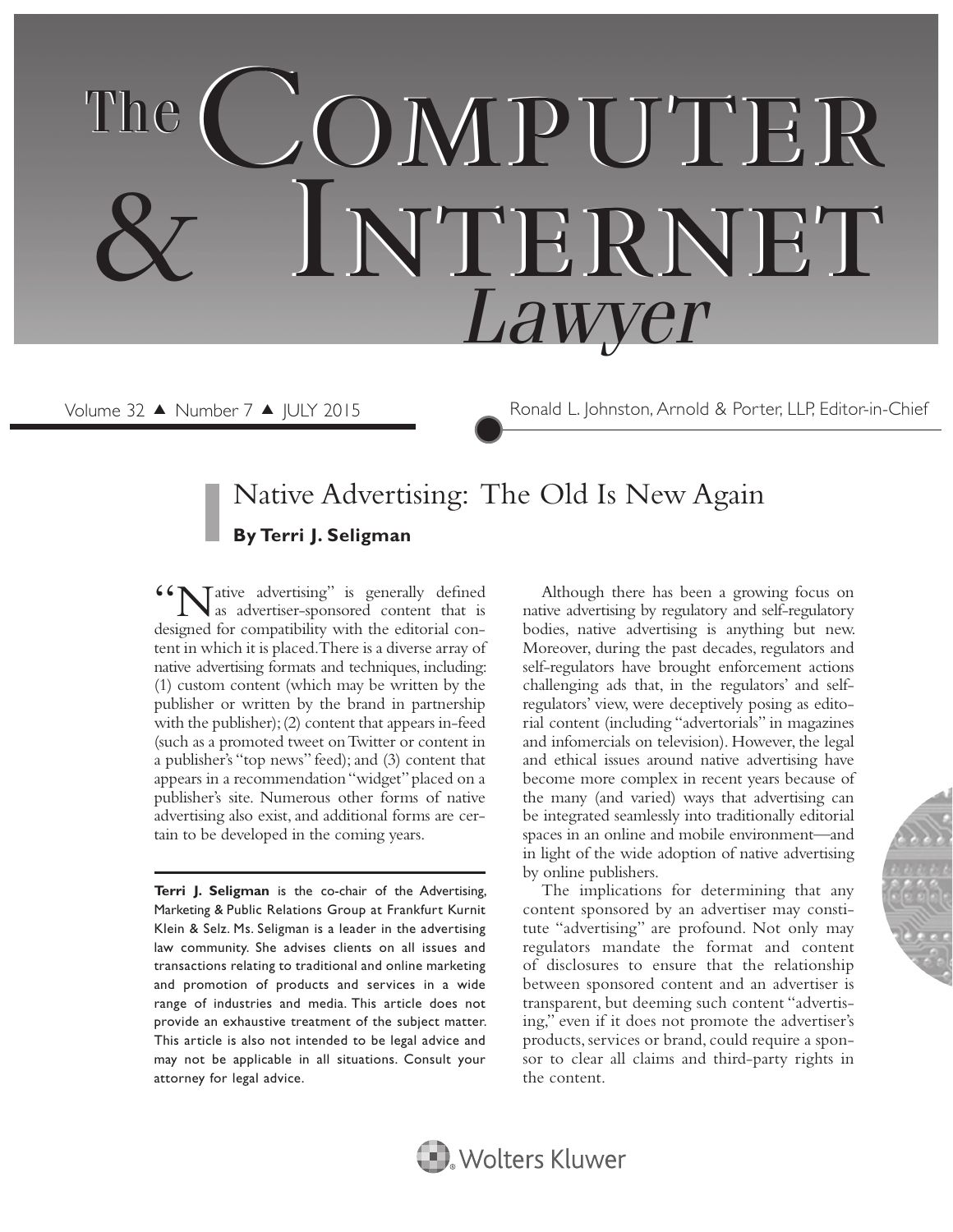This article explores the precedent for the current regulatory and self-regulatory focus on native advertising and the most recent actions taken by regulators and self-regulators. It reflects developments in the native advertising arena through April 1, 2015.

# **What Is Advertising?**

Historically, commercial speech has been accorded less protection under the First Amendment than noncommercial speech, and some regulation of commercial speech—including the prohibition of commercial speech that is false or misleading—has been tolerated.<sup>1</sup>

## **The implications for determining that any content sponsored by an advertiser may constitute "advertising" are profound.**

Drawing the line between commercial and noncommercial speech is not always easy, especially when the speech in question serves multiple purposes, some of them commercial, and others non-commercial. At its core, commercial speech is "speech proposing a commercial transaction."2 Beyond this core, however, "the precise bounds of the category of … commercial speech" are "subject to doubt, perhaps."3

The California Supreme Court's decision in *Nike v. Kasky*<sup>4</sup> gives insight into how the line may be drawn today between commercial and non-commercial speech. A divided court held that Nike's statements—press releases, letters to newspaper editors, and letters to university officers defending its labor practices—constituted commercial speech, explaining that "categorizing a particular statement as commercial or non-commercial speech requires consideration of three elements: the speaker, the intended audience, and the content of the message." Even if the speaker has a "secondary purpose to influence lenders, investors, or lawmakers," the speech is nevertheless commercial so long as it is "primarily intended to reach consumers and to influence them to buy the speaker's products."

A continuing issue that courts are going to have to face, then, is whether particular content that is generated by, or that is sponsored in some manner by, an advertiser is actually commercial speech, subject to all of the special rules that govern advertising.<sup>5</sup>

Self-regulatory organizations have weighed in as well. Some recent cases brought by the National Advertising Division of the Better Business Bureau (NAD) have examined this very question. In April 2012, NAD reviewed Chipotle's "Back to the Start" commercial, which appeared on YouTube, online at *Chipotle.com*, on Chipotle's Facebook page, in movie theaters in advance of feature films, and on television. NAD found that the film, with its closing shots displaying the Chipotle logo and Web site address, clearly constituted "national advertising" as defined by NAD Rule 1.1(A). The film used stop-motion animation to depict a farmer's journey to sustainable farming. NAD requested that the advertiser address concerns that the film communicated the message that all the animals that provide the meat (pork, chicken, and beef) for Chipotle products are raised naturally and humanely. NAD ultimately found that Chipotle could support such claims, but noted that, at the time the commercial aired in August 2011, while 100 percent of the pork served in Chipotle restaurants was "naturally-raised," only about 80 percent of Chipotle restaurants served "naturally-raised" chicken and 86 percent served "naturally-raised" beef. NAD recommended that Chipotle obtain substantiation for all express and implied claims before disseminating its advertising messages in the future.<sup>6</sup>

# **NAD found that video clips placed by advertisers on video-sharing Web sites such as YouTube, when controlled or disseminated by the advertiser, may be considered national advertising.**

In 2011, Acushnet, Inc., the maker of Titleist golf balls, challenged competitor, Bridgestone Golf, Inc., on its print, Internet, Twitter, and television advertising. Acushnet alleged that Bridgestone's Twitter feed name, "#1BallFitter," constituted a claim that it was the leading golf ball fitter. Bridgestone argued that its name on a social media site did not constitute "advertising." NAD found that claims made by an advertiser in a Twitter feed are clearly "national advertising" as defined by NAD Procedure  $\S$  1.1(A) and noted that, because advertisers are responsible for all the reasonable messages conveyed by their claims, it was reasonable to assume that when Twitter users use the "#1BallFitter" to Tweet about or find Tweets about the advertiser's golf ball fittings, they understood the meaning of the "#" symbol to be a "Number 1" claim.<sup>7</sup>

In another case, based on a challenge by Nestle USA, Inc., marketer of Coffee-Mate creamer, the NAD recommended that LALA-USA, Inc. modify or discontinue certain ad claims for the company's La Crème Real Dairy Creamer made in broadcast, in YouTube videos, on Facebook and Twitter, and in other viral marketing media. Part of the challenge dealt with certain online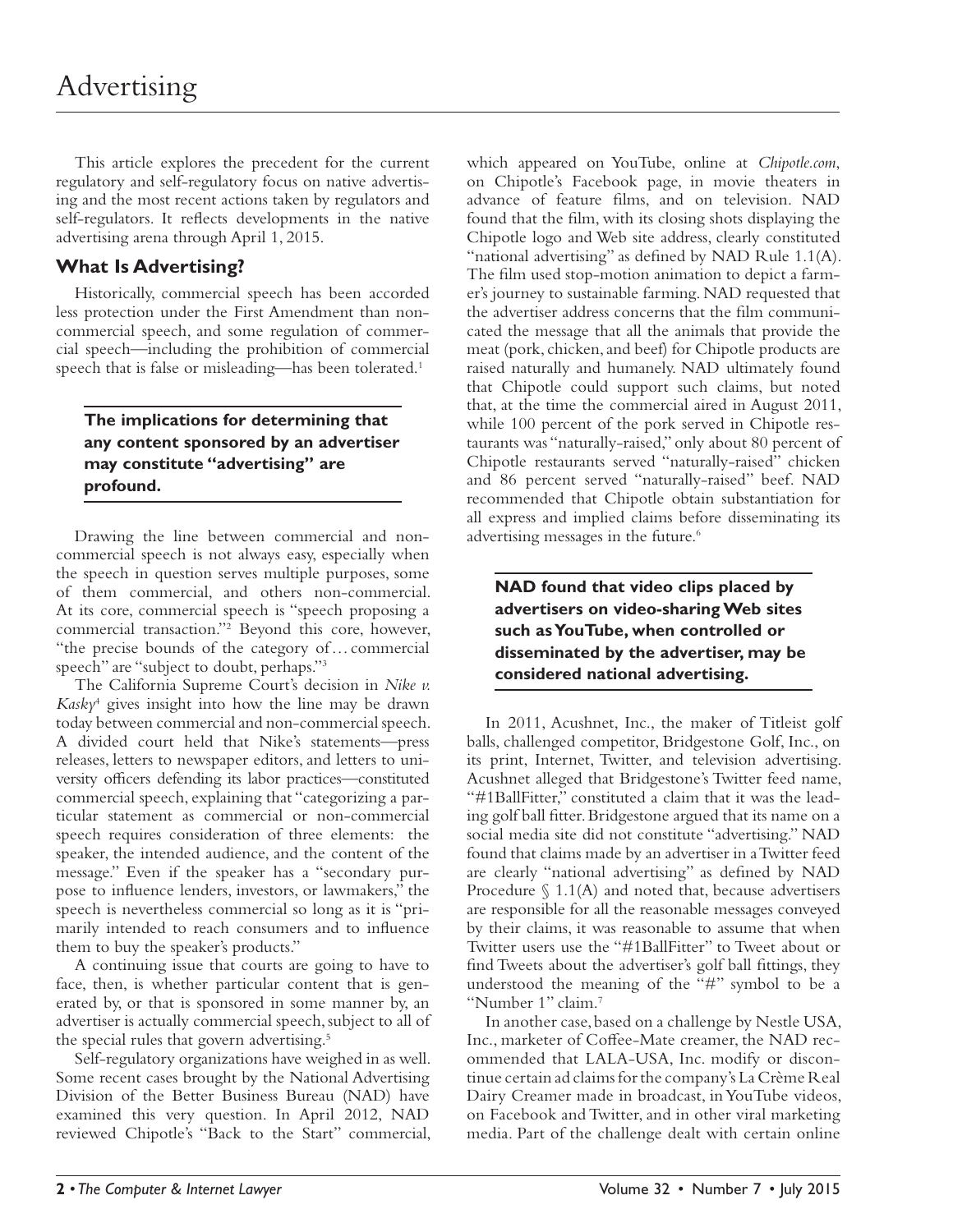"vignettes" claiming that non-dairy creamers contain ingredients that also are found in paint, glue, shampoo and shaving cream, and that some non-dairy creamers are flammable and contain trans fat. The vignettes also were linked to YouTube videos in which non-dairy creamers were shown as a replacement for glue or paint.<sup>8</sup>

In 2008, NAD reviewed a video clip disseminated by Cardo Systems, the manufacturer of wireless Bluetooth technology, as part of a viral marketing campaign on YouTube. The video depicted individuals using their cell phones to pop popcorn kernels in close proximity. NAD requested that the advertiser address concerns that the video clip communicated that cell phones emit heat and/or radiation at a level that allows popcorn kernels to pop. Cardo argued that the video was created to create a "buzz" and to depict something absurd. Cardo also questioned whether the popcorn video was "national advertising" as the term is defined and used in NAD's Policies and Procedures. NAD found that video clips placed by advertisers on video-sharing Web sites such as YouTube, when controlled or disseminated by the advertiser, may be considered national advertising, and that the absence of any mention of a company or product name does not remove a marketing or advertising message from NAD's jurisdiction or absolve an advertiser from the obligation to possess adequate substantiation for any objectively provable claims that are communicated to consumers.9

# **Precedents Dealing with Potentially Deceptive Formats**

Regulators have long decreed that when consumers do not realize they are viewing advertising content—in other words, when the format itself is deceptive—the advertiser has an obligation to clearly and conspicuously disclose to consumers that the content is, in fact, advertising.

#### **Editorial Content**

The Federal Trade Commission (FTC) has said that disclosure is required if consumers would be led to believe that an advertising feature in a newspaper is really part of a newspaper's editorial content.<sup>10</sup>

#### **Infomercials**

The FTC has taken action against marketers that have produced program-length infomercials that appear to be independent programming rather than commercial messages. As a result of these actions and consent decrees, most infomercial producers now include prominent disclosures such as "The program you are watching is a

paid advertisement" at the beginning and end of each infomercial and before each "call to action."11

# **Search Engines**

The FTC has said that it is potentially a deceptive practice when search engines fail to clearly and conspicuously disclose when search results are "paid placements" or "paid inclusions" rather than objective search results based on relevancy alone. In 2013, the FTC sent a letter to search engine companies, including Google, Bing, Yahoo!, and various shopping, travel and local business search engines, reiterating the importance of distinguishing advertising from natural search results in a clear and prominent manner, and providing new guidance on how search engines can best achieve such clarity.12 Earlier, in 2002, the FTC published a letter advising search engines about the potential for consumers to be deceived, in violation of Section 5 of the FTC Act, unless the search engines distinguished sponsored search results from non-paid results with clear and conspicuous disclosures.<sup>13</sup>

#### **Product Placements**

The FTC refused to issue a rule requiring a disclosure when a product placement appears in television programming. In a February 10, 2005 letter responding to a request from Commercial Alert, the FTC concluded that "it does not appear that failure to identify the placement as advertising violates" the FTC Act.14 The FTC warned, however, that "if, through product placement, false or misleading objective, material claims about a product's attributes are made, the Commission can take action against the advertiser through an enforcement action pursuant to Section 5 of the FTC Act." In addition, the FTC noted that the FTC's existing statutory and regulatory framework provides sufficient tools for challenging instances "in which the line between advertising and programming may be blurred, and consumers would be deceived absent a disclosure clarifying that a communication is an advertisement."

# **Buzz Marketing**

Although there is not one commonly understood definition, buzz marketing—sometimes referred to as "guerilla" or "stealth" marketing, when consumers do not realize they are being marketed to—is essentially a marketing practice by which brands try to influence consumers through generating favorable buzz about a product through non-traditional forms of advertising, such as word-of-mouth, media publicity, and viral marketing. In October 2005, Commercial Alert sent a letter requesting that the FTC investigate companies that conduct buzz marketing.15 In December 2006, the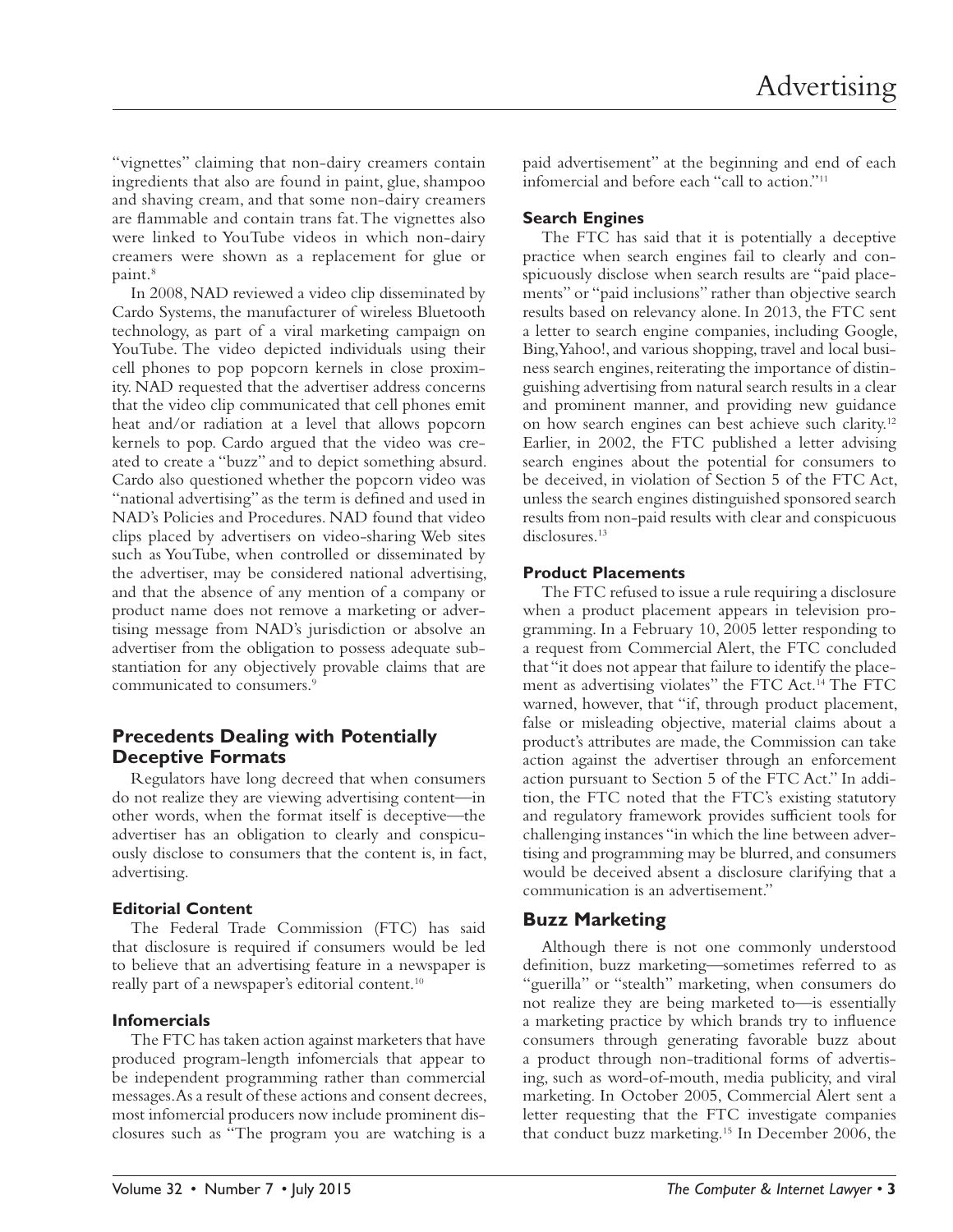FTC said that it did not believe it was necessary to issue guidelines on buzz marketing, but would continue to determine on a case-by-case basis whether law enforcement is appropriate. The FTC did state, however, that "it would appear that the failure to disclose the relationship between the marketer and the consumer would be deceptive unless the relationship were otherwise clear from the context."16

#### **Fake News Sites**

The FTC settled with operators of Web sites in a case alleging that the operators deceptively used fake news sites to market acai berry supplements and other weight-loss products that claimed to feature "objective investigative reports," but were, in fact, "fictional." The settlement required the defendants to make it clear when their commercial messages were advertisements rather than objective journalism.<sup>17</sup>

#### **Fake Review Sites**

As part of Operation Clean Turf, New York Attorney General Eric T. Schneiderman conducted a year-long undercover investigation into the reputation management industry, the manipulation of consumer-review Web sites, and the practice of astroturfing, and found that companies had flooded the Internet with fake consumer reviews on Web sites such as Yelp, Google Local, and CitySearch. In the course of the investigation, the Attorney General's office found that many of these companies used techniques to hide their identities, such as creating fake online profiles on consumer review Web sites and paying freelance writers \$1 to \$10 per review. By producing fake reviews, these companies violated multiple state laws against false advertising and engaged in illegal and deceptive business practices. At the conclusion of the action, Attorney General Schneiderman announced that 19 companies had agreed to cease their practice of writing fake online reviews for businesses and to pay more than \$350,000 in penalties.

#### **Broadcasters and the FCC**

The Communications Act of 1934 and Federal Communications Commission (FCC) rules generally require that when payment or other consideration has been received or promised to a broadcast licensee or cable operator for the airing of material, including product placements, the licensee or cable operator must inform the audience, at the time the program material is aired, both (a) that such matter is sponsored, paid for, or furnished, either in whole or in part, and (b) by whom or on whose behalf such consideration was supplied.<sup>18</sup>

#### **Video News Releases**

On April 13, 2005, the FCC issued a Public Notice to broadcast licensees and cable operators reminding them of the sponsorship identification requirements applicable to video news releases, and seeking comment on the use of the video news releases in the industry. In its letter, the FCC stated that "whenever broadcast stations and cable operators air VNRs [video news release], licensees and operators generally must clearly disclose to members of their audiences the nature, source and sponsorship of the material that they are viewing."19 In August 2006, the FCC said that it had asked 42 television stations to explain if they had included proper disclosures when airing video news releases.20

**One key feature of the FTC Endorsement Guides is the requirement that any connection between an endorser and an advertiser that might materially affect the weight or credibility of the endorsement should be disclosed.**

In September 2007, the FCC issued a Notice of Apparent Liability to Comcast Corporation, alleging that Comcast violated the FCC's sponsorship identification rules by airing portions of a video news release for "Nelson's Rescue Sleep," a sleep aid product, during one of its programs, even though Comcast did not receive any consideration for airing the material.<sup>21</sup>

# **FTC Endorsement Guides**

A backdrop to the FTC's and NAD's inquiries into potentially deceptive formats is the FTC Guides Concerning the Use of Endorsements and Testimonials in Advertising (the FTC Endorsement Guides). One key feature of the FTC Endorsement Guides is the requirement that any connection between an endorser and an advertiser that might materially affect the weight or credibility of the endorsement (in other words, a relationship not reasonably expected by the audience), should be disclosed.<sup>22</sup>

There are several important cases dealing with material connections disclosures, which are likely to be relevant to the native advertising analysis. These cases are discussed below.

#### **AmeriFreight**

In 2015, AmeriFreight, an automobile shipment broker that arranges the shipment of consumers' cars through third-party freight carriers, settled a case with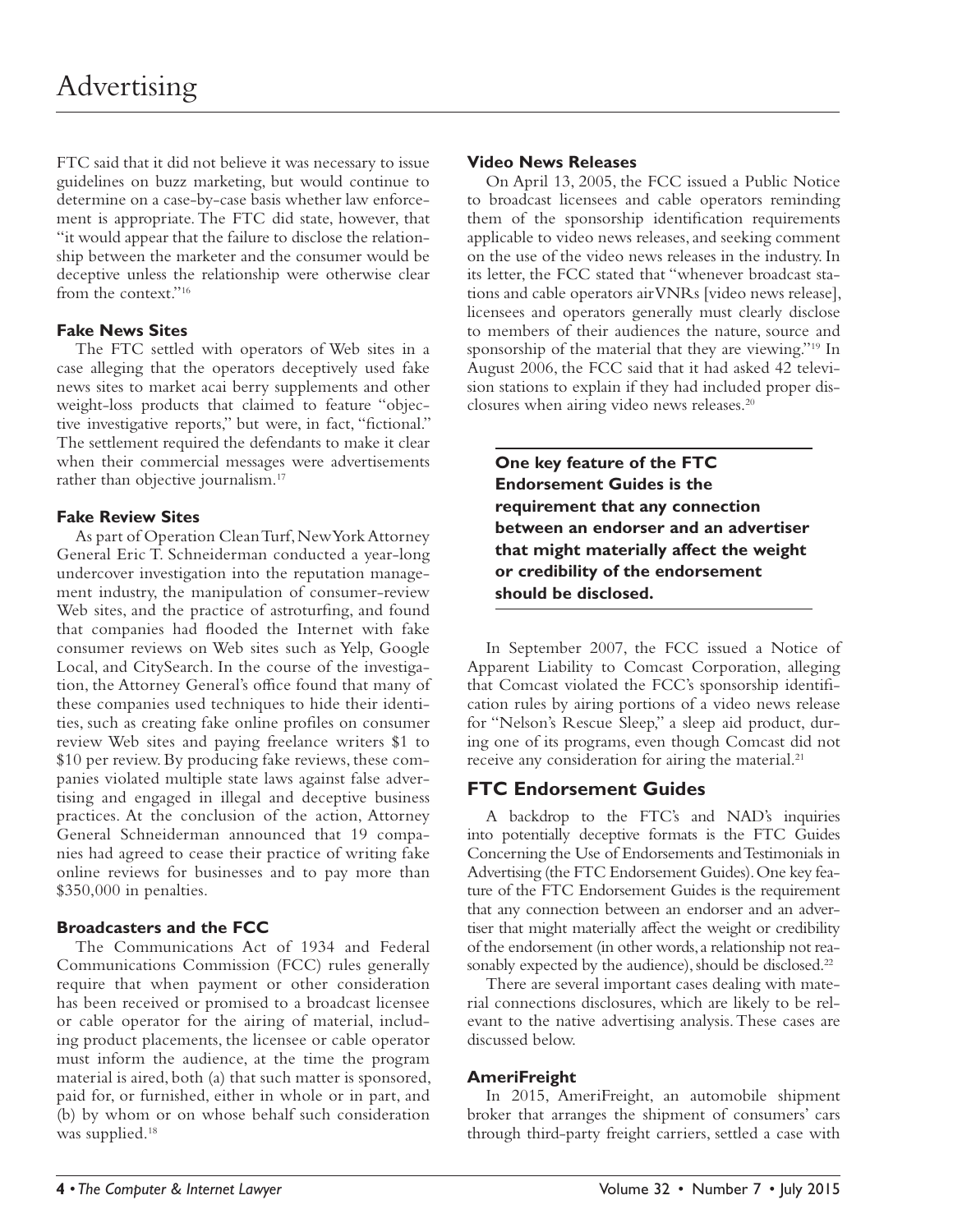the FTC over AmeriFreight's, and its owner, Marius Lehmann's, allegedly deceptive practice of promoting customer Web site reviews but not disclosing that the authors of such reviews were incentivized by the company. According to the FTC, AmeriFreight specifically: (1) provided consumers with a discount of \$50 off the cost of the company's services if consumers agreed to review AmeriFreight online, and increased the cost of services by \$50 if consumers did not agree to write a review; (2) provided consumers with "Conditions for receiving a discount on reviews," which said that if they left an online review, they would be automatically entered into a \$100 per month "Best Monthly Review Award" contest for the most creative subject title and "informative content"; (3) contacted consumers after their cars had been shipped to remind them of their obligation to complete a review to receive the "online review discount," and qualify for the \$100 award; (4) failed to disclose the material connection between the company and its consumer endorsers—namely, that AmeriFreight compensated consumers to post online reviews; and (5) deceptively represented that its favorable reviews were based on the unbiased reviews of customers. The company's Web site advertised that AmeriFreight had "more highly ranked ratings and reviews than any other company in the automotive transportation business" and encouraged consumers to "Google us 'bbb top rated car shipping.' You don't have to believe us, our consumers say it all," but had no information about the compensation structure.

#### **Sony**

In 2014, Sony Computer Entertainment America agreed to settle FTC charges that it deceived consumers with false advertising claims about the "game changing" technological features of its PlayStation Vita handheld gaming console during its US launch campaign in late 2011 and early 2012. As part of this investigation, the FTC also brought charges against Sony's advertising agency for not only misleading consumers through ads that it created touting the PS Vita's cross-platform gaming and 3G features, but also alleging that the ad agency misled consumers with deceptive product endorsements for the PS Vita. Specifically, the FTC claimed that the agency used the term "#gamechanger" in ads to direct consumers to online conversations about Sony's console on Twitter. About a month before the gaming console was launched, one of the ad agency's assistant account executives sent a company-wide email to staff asking them to help with the ad campaign by posting comments about the PS Vita on Twitter and using the same "#gamechanger" hashtag, according to the complaint. In response to the company-wide email, various

ad agency employees posted positive tweets about the PS Vita to their personal Twitter accounts without disclosing their connection to the ad agency or to Sony, the FTC alleged. The FTC charged that the tweets were misleading, as they did not reflect the views of actual consumers who had used the PS Vita, and because they did not disclose that they were written by employees of the ad agency.

#### **Yahoo**

In 2014, the FTC conducted an investigation into whether Yahoo, Inc., violated Section 5 of the Federal Trade Commission Act, 15 U.S.C. § 45, in connection with Yahoo employees posting favorable reviews of Yahoo's mobile apps without clearly and conspicuously disclosing their relationships to the company. On at least two occasions, Yahoo employees posted positive reviews of Yahoo apps in the iTunes app store without disclosing their affiliation with Yahoo. Although, when these reviews were posted, Yahoo had a social media policy in place that called for employees to disclose their status when they reviewed Yahoo apps, FTC was concerned that employees were not adequately informed of the policy. In September 2014, the FTC decided to close the investigation without recommending an enforcement action because (1) only a very small number of Yahoo employees reviewed Yahoo apps without disclosing their affiliation; (2) it did not appear that Yahoo encouraged or otherwise incentivized any of these employee to write these app reviews; (3) the apps at issue were free and did not include in-app purchases; (4) Yahoo committed to improve its social media policy and to more actively inform its employees of the policy.23

# **ADT**

In March 2014, the FTC settled a case against home security company, ADT LLC, for use of paid endorsers presented to look like impartial experts. In its complaint, the FTC alleged that ADT paid a total of \$300,000 (and gave \$4,000 worth of security products) to spokespeople hired by the company to review, demonstrate, and promote ADT's Pulse Home Monitoring System without disclosing that they were paid to do so. According to the FTC's complaint, the ADT "experts" were featured on numerous high-profile TV and radio shows, and across the Internet in articles and blog posts, at ADT's behest. Although ADT allegedly booked the experts' appearances through its public relations firms and booking agents—and even provided the media with B-roll footage and questions for the interviews few segments mentioned the experts' connection with ADT, a financial relationship, or that these spokespeople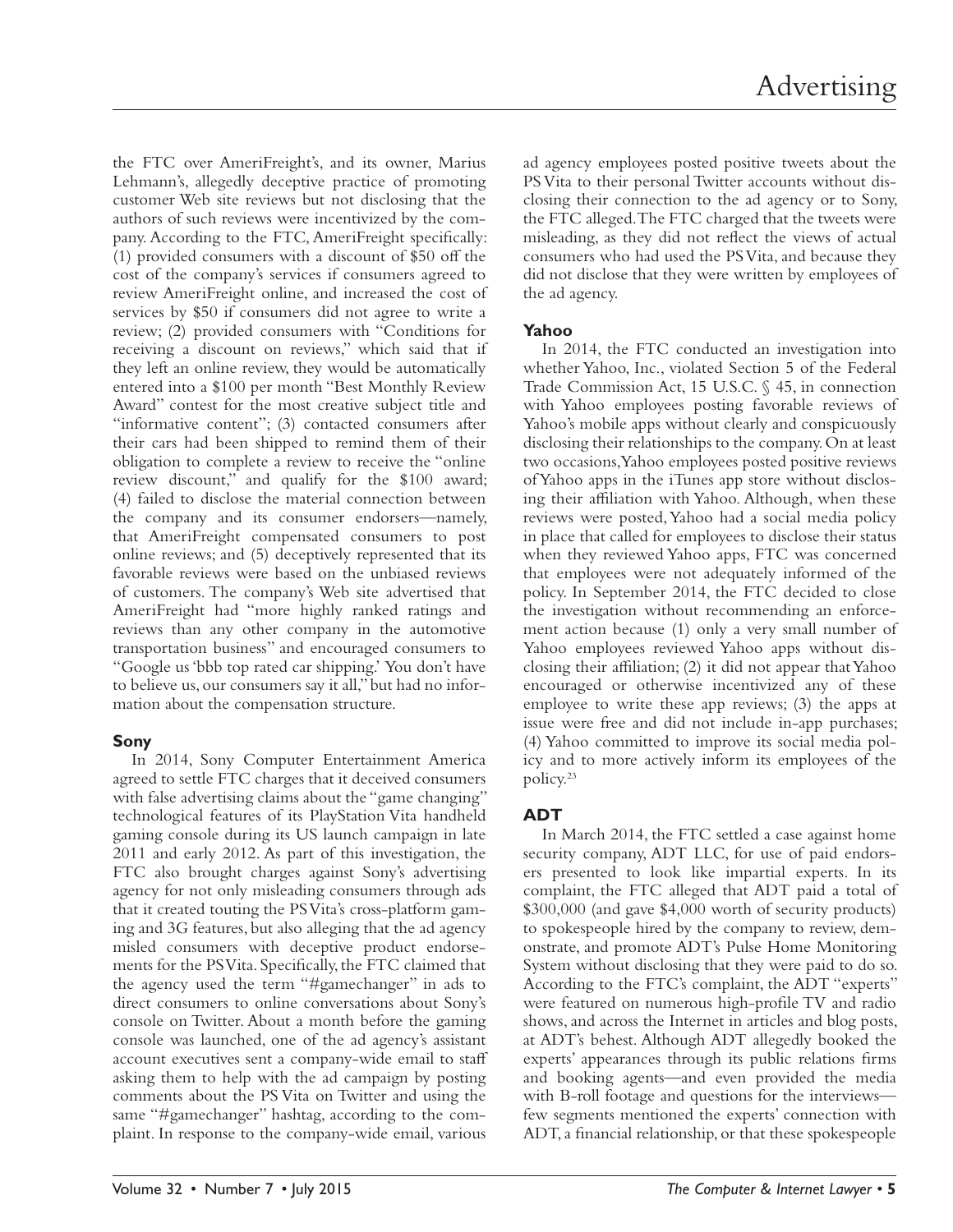were anything other than "impartial, expert review[ers] of the products."24

# **Cole Haan**

In 2014, the FTC conducted an investigation into whether clothing retailer, Cole Haan, violated Section 5 of the FTC Act in connection with its "Wandering Sole Pinterest Contest," which instructed entrants to create Pinterest boards with images of Cole Haan shoes and pictures of their "favorite places to wander" and asked entrants to include the hashtag "#WanderingSole" in their entries for a chance to win a \$1,000 shopping spree. The FTC found that the "pins" of Cole Haan products constituted endorsements of the brand, and that the opportunity to win a significant prize was an incentive for entrants that would not reasonably be expected by consumers who saw the pins, thus requiring additional disclosure. The FTC did not believe that the hashtag "#WanderingSole" alone adequately communicated the financial incentive—that is, the material connection—between the contestants and Cole Haan and concluded that Cole Haan's failure to instruct contestants to label their pins and Pinterest boards to make clear they were pinning Cole Haan products in exchange for a contest entry could constitute a violation of Section 5 of the FTC Act. The FTC ultimately decided not to initiate an enforcement action against Cole Haan because (1) the FTC had not previously publically addressed whether entry into a promotion was a form of material connection or whether a pin on Pinterest could constitute an endorsement; (2) the contest ran for a short period of time and did not garner a large number of contestants; and (3) the brand instituted a social media policy in the interim to address the FTC's concerns.

# **HP Inkology**

In 2012, the FTC conducted an investigation into whether Hewlett-Packard and its public relations firm, Porter Novelli, Inc., violated Section 5 of the FTC Act in connection with providing gifts to bloggers who they expected would post blog content related to an HP Inkology marketing campaign. The core gifts at issue consisted of two \$50 gift certificates: one for the blogger to keep and the second to give away to blog readers. The FTC was concerned that most of the bloggers failed to disclose that they received the \$50 gift cards to keep for posting blog content about HP Inkology. Because a relatively small number of bloggers posted content about HP Inkology after receiving the gifts, a few of those bloggers did adequately disclose their material connections, and both companies revised their written social media policies to adequately address the FTC's concerns, the FTC decided in late September 2012 to not pursue an enforcement action.25

#### **Hyundai**

In 2011, the FTC closed its investigation of Hyundai Motor America for alleged violation of Section 5 of the FTC Act in connection with a blogging campaign conducted to spark interest in Hyundai's Super Bowl XLV ads. The inquiry focused on whether bloggers were given gift certificates as an incentive to comment on or post links to the ads, and if they were explicitly told not to disclose this information in violation of the FTC Endorsement Guides. In its closing letter, the FTC stated that a gift to a blogger for posting specific content promoting an advertiser's products or services is likely to constitute such a material connection. The FTC cited several reasons for its decision to end the investigation, including that Hyundai did not appear to know in advance about the use of gift certificates as incentives, a relatively small number of bloggers received the certificates (some of whom disclosed this information), an individual working for the media firm hired to conduct the campaign was responsible for the gift certificates, and the media firm promptly took action to address the issue upon learning of the alleged misconduct.<sup>26</sup>

# **Ann Taylor**

In April 2010, the FTC investigated Ann Taylor in connection with allegations that it provided gifts to bloggers who the company expected would post blog content about the company's LOFT division. The FTC's inquiry focused on gifts provided during previews of LOFT's Summer 2010 collection. In its letter closing the investigation, the FTC said that it was "concerned that bloggers who attended a preview on January 26, 2010 failed to disclose that they received gifts for posting blog content about this event."27

#### **Reverb Communications**

In the first enforcement action brought under the revised Endorsement Guides, Reverb Communications, a marketing and public relations agency hired by videogame developers, settled FTC charges that it engaged in deceptive advertising when its employees posed as ordinary consumers and posted game reviews at the online iTunes store. The FTC alleged that the employees did not disclose their affiliation with Reverb, that Reverb had been hired to promote the game, or that Reverb often received a percentage of product sales. The FTC further alleged that these facts were material to consumers who viewed the endorsements.<sup>28</sup>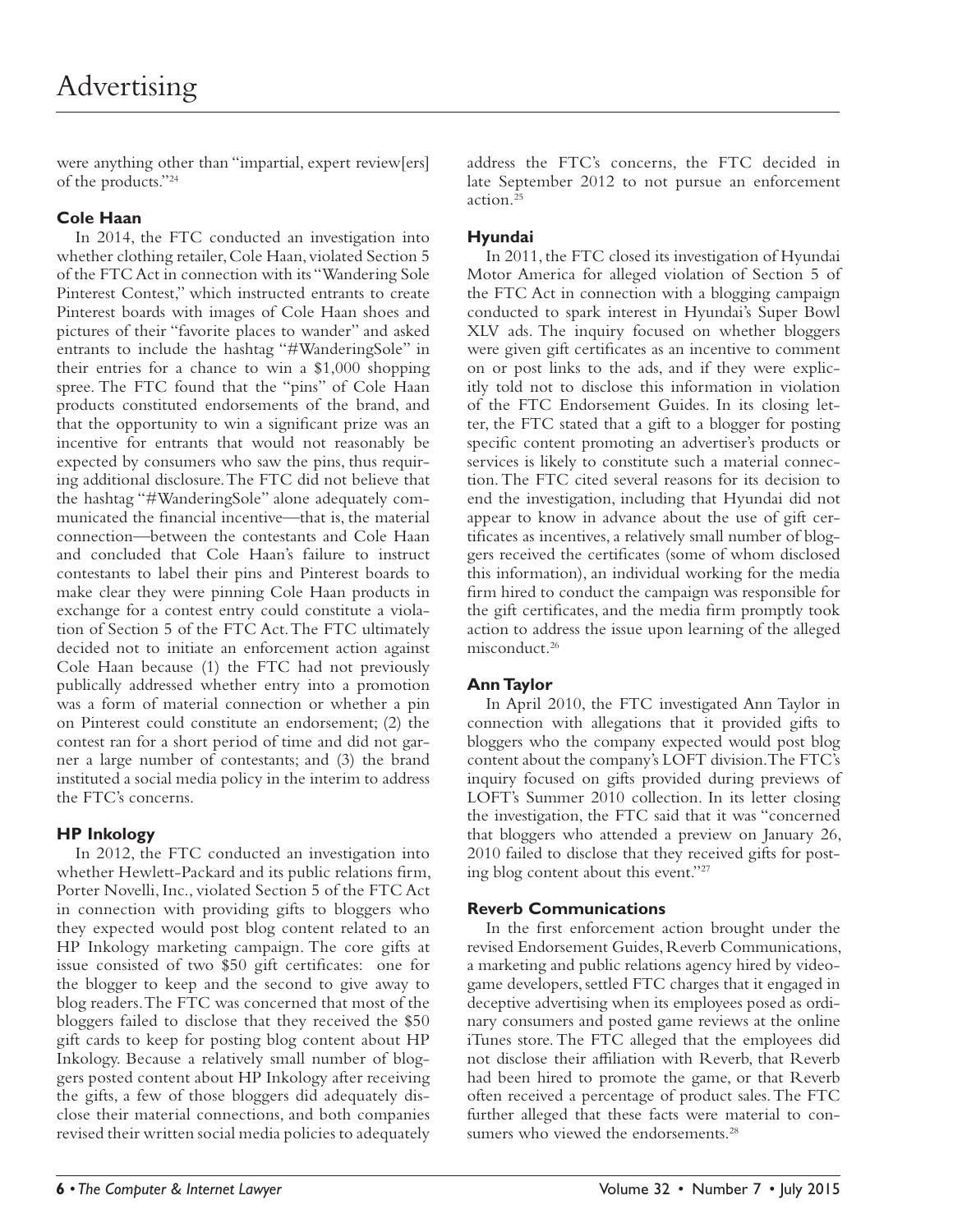# **Recent Developments Addressing Native Advertising**

#### **FTC Native Advertising Workshop**

In December 2013, the FTC hosted its muchanticipated workshop, "Blurred Lines: Advertising or Content?" in Washington, DC. The workshop facilitated a discussion among major industry stakeholders on the practice of "native advertising" in order to help the FTC determine whether additional guidance from the FTC is needed.

The workshop provided a forum for robust discussion about native advertising practices, consumer demand for, and understanding of, native advertising, and the need for (and ways of) differentiating native advertising from surrounding editorial content.

Here are a few highlights:

- **What Is Native Advertising?** As the Interactive Advertising Bureau noted in its Native Advertising Playbook (released the same week as the FTC workshop), native advertising is hard to define because it takes many different forms. The workshop participants explored the diverse array of native advertising formats and techniques, including custom content, content that appears in-feed and content that appears in a recommendation "widget" placed on a publisher's site. As the workshop made clear, numerous other forms of native advertising exist, and additional forms are certain to be developed in the coming years.
- **Distinguishing Advertising from Editorial Content.** There was a wide consensus among participants that "transparency" is key—to protect the publisher's credibility with readers and to avoid potential deception in situations in which consumers may have difficulty discerning that the content in question is a paid advertisement. However, a number of panelists emphasized that certain types of media opportunities that are sometimes labeled as "native advertising" may not constitute advertising at all (and, therefore, may not require any disclosure under Section 5 of the FTC Act)—for example, a camera manufacturer that pays a publisher to create a custom "listicle" about 10 great vacation destinations, where the "listicle" does not make any claims about the manufacturer's products or contain any other content that is likely to influence a purchasing decision. One panelist noted that preliminary research also shows that consumers often don't care if the content they read is sponsored by a brand, raising the question of whether

native advertising poses any harm to consumers in the first place.

- **Manner and Method of Disclosure.** Participants largely agreed that, in situations where disclosure is called for, a one-size-fits-all approach is not only undesirable, but impossible. The panelists debated the efficacy of labels such as "sponsored by," "presented by," and "sponsored content" and the use of graphic or color differentiation (and other visual cues) to differentiate between sponsored and editorial content. The final panel used a series of hypothetical native ads that illustrated the challenges publishers and advertisers face as they try to figure out effective ways of telling consumers what they need to know.
- **Social Sharing.** Most native advertising products allow for social sharing. The participants pondered a scenario where disclosure is made on the original site to which content is posted, but does not travel with the content as it is shared out by consumers or brands. The publishers noted that they have little control over how users interact with their content and should therefore not be held responsible for consumers' actions

As the FTC's Mary Engle noted, the workshop may have "raised more questions" for regulators "than it answered."

#### **NAD Cases Addressing Native Advertising**

As of April 2015, NAD has issued only four decisions, discussed below, specifically addressing "native advertising." Although, as noted above, NAD has issued many decisions addressing non-traditional formats for advertising. Other decisions are likely pending.

#### *Qualcomm*

As part of its routine monitoring program, NAD reviewed advertisements by Qualcomm, Inc. for the company's Snapdragon Processors, microprocessors specifically designed for use in cell phones and tablets. The advertisements ran with Qualcomm-sponsored articles on a range of technology subjects at *Mashable.com*. In response to NAD's inquiry, Qualcomm noted that it had entered into a sponsorship agreement with *Mashable.com* for a series entitled "What's Inside?" The series included 20 articles that explored the technology behind various products. None of the articles addressed mobile phones or devices that contained Snapdragon components. Qualcomm noted that it did not direct the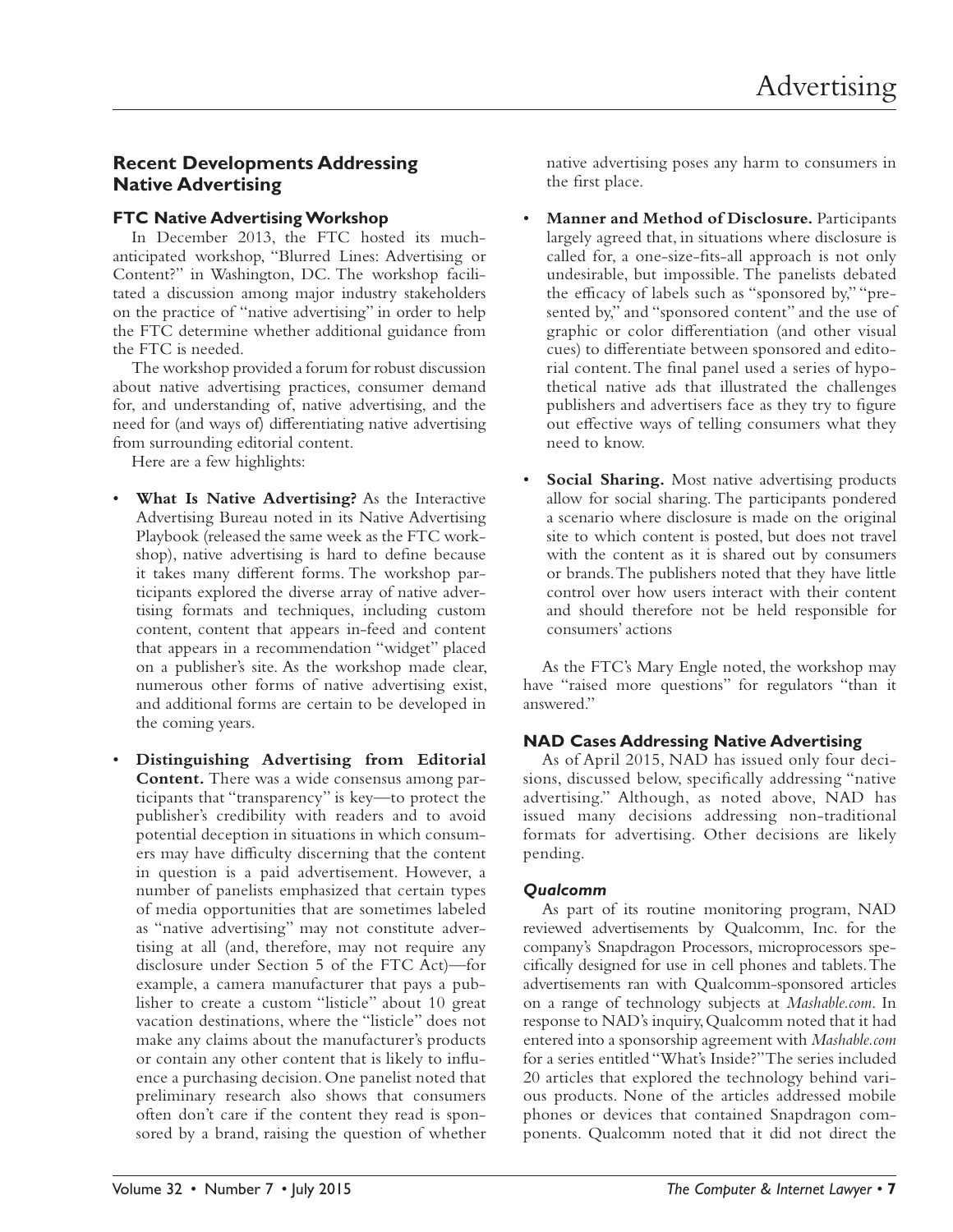creation or subject matter of the articles and that the articles did not address devices that contain Snapdragon or other Qualcomm products.

NAD, in its decision, noted that the sponsored content was independently created before the sponsorship began and was controlled by the publisher. Qualcomm's sponsorship, NAD noted, was more akin to an advertisement that ran alongside an article for a period of time, rather than content written to further an advertiser's commercial end. Thus, NAD determined that it was appropriate for the advertiser to disclose itself as the series sponsor when its advertisements ran in conjunction with the series, but determined it was not necessary for Qualcomm to continue to identify itself as the sponsor after the sponsorship period ended and its advertisements ceased.29

**NAD determined that it was appropriate for the advertiser to disclose itself as the series sponsor when its advertisements ran in conjunction with the series, but determined it was not necessary for Qualcomm to continue to identify itself as the sponsor after the sponsorship period ended and its advertisements ceased.**

#### **Shape** *Magazine*

As part of its routine monitoring program, NAD reviewed an article in *Shape* Magazine, which promoted the benefits of Shape Water Boosters, a Shape-branded product. The article, "Water Works," was preceded by the headline "News," and included information about the importance of hydration and recommended Shape Water Boosters-flavored supplements that are added to water—as a healthful way to stay hydrated. NAD's concern was not the disclosure of a financial connection between the magazine and the products. Rather, NAD noted in its decision, although readers of the magazine may have been aware that the product was related to the magazine, the same readers could reasonably attach different weight to recommendations made in an editorial context than recommendations made in an advertising context. Thus, NAD recommended that the advertiser clearly and conspicuously designate content as advertising when it promotes Shape-branded products.<sup>30</sup>

#### *Taboola*

NAD reviewed a competitive challenge by Congoo, LLC against Taboola, a content recommendation platform. NAD recommended that Taboola modify its

native advertising "recommendation widget" to better assure that consumers understand that clicking on certain links provided by Taboola would link them to "sponsored content." Specifically, NAD asked Taboola to increase the visibility of the "Sponsored Content" or "Promoted Content" disclosure in terms of font size, font color, and boldness, as well as its placement on the page.<sup>31</sup>

#### *American Express OPEN Forum*

As part of its routine monitoring program, NAD reviewed links in the Taboola "recommendation widget" that directed readers to articles on the American Express OPEN Forum Web site. NAD was concerned that readers may not understand that the thumbnail imageplus-text ad units labeled "OPEN Forum" in the recommendation widget linked to articles on a site owned and operated by American Express. NAD noted that during the course of the challenge, American Express changed the labels in the widget to say either "American Express OPEN" or "American Express OPEN Forum," a change that NAD deemed appropriate.<sup>32</sup>

## **Notes**

- 1. *See* Central Hudson Gas & Elec. Co. v. Public Serv. Comm'n, 447 U.S. 557, 566 (1980) (for commercial speech to come within First Amendment protection "it … must … not be misleading"); *see also* Bolger v. Youngs Drug Products Corp., 463 U.S. 60 (1983).
- 2. *Central Hudson Gas & Elec*., 477 U.S. at 562.
- 3. Zauderer v. Office of Disciplinary Counsel, 471 U.S. 626, 637 (1985).
- 4. Nike v. Kasky, 27 Cal 4th 939 (2002), *cert. granted*, 537 U.S. 1099, and *cert. dismissed*, 539 U.S. 654, (2003).
- 5. *See*, *e.g.*, Doctor's Assoc., Inc. v. QIP Holder LLC, 2010 WL 669870 (D. Conn. 2010) (holding that videos posted by consumers to the Quiznos contest Web site constituted commercial advertising); Facenda v. N.F.L. Films, Inc., 488 F. Supp. 2d. 491 (E.D. Pa. 2007), *aff'd in part*, 2008 WL 4138462 (3d Cir. 2008) (holding that "The Making of Madden NFL '06" documentary, about the making of the Madden NFL 06 video game, is commercial speech); Gorran v. Atkins Nutritionals, Inc., 464 F. Supp. 2d 315 (S.D.N.Y. 2006), *aff'd*, 2008 WL 2164656 (2d Cir. 2008) (holding that the *atkins.com* Web site, which includes information about the Atkins diet and an online store, contains both commercial and non-commercial speech); Croton Watch Co. v. National Jeweler Magazine, Inc., 2006 WL 2254818 (S.D.N.Y. 2006), *rearg. denied*, 2006 WL 2996449 (S.D.N.Y. 2006) (article published in *National Jeweler Magazine*, based on information supplied by the advertiser, was not commercial speech); Downing v. Abercrombie & Fitch, 265 F.3d 994 (9th Cir. 2001) (unauthorized use of photograph of surfer in a "magalog" actionable); Jordan v. Jewel Food Stores, Inc., [cite], 7th Circuit (2014) (unauthorized use of Michael Jordan's name and jersey